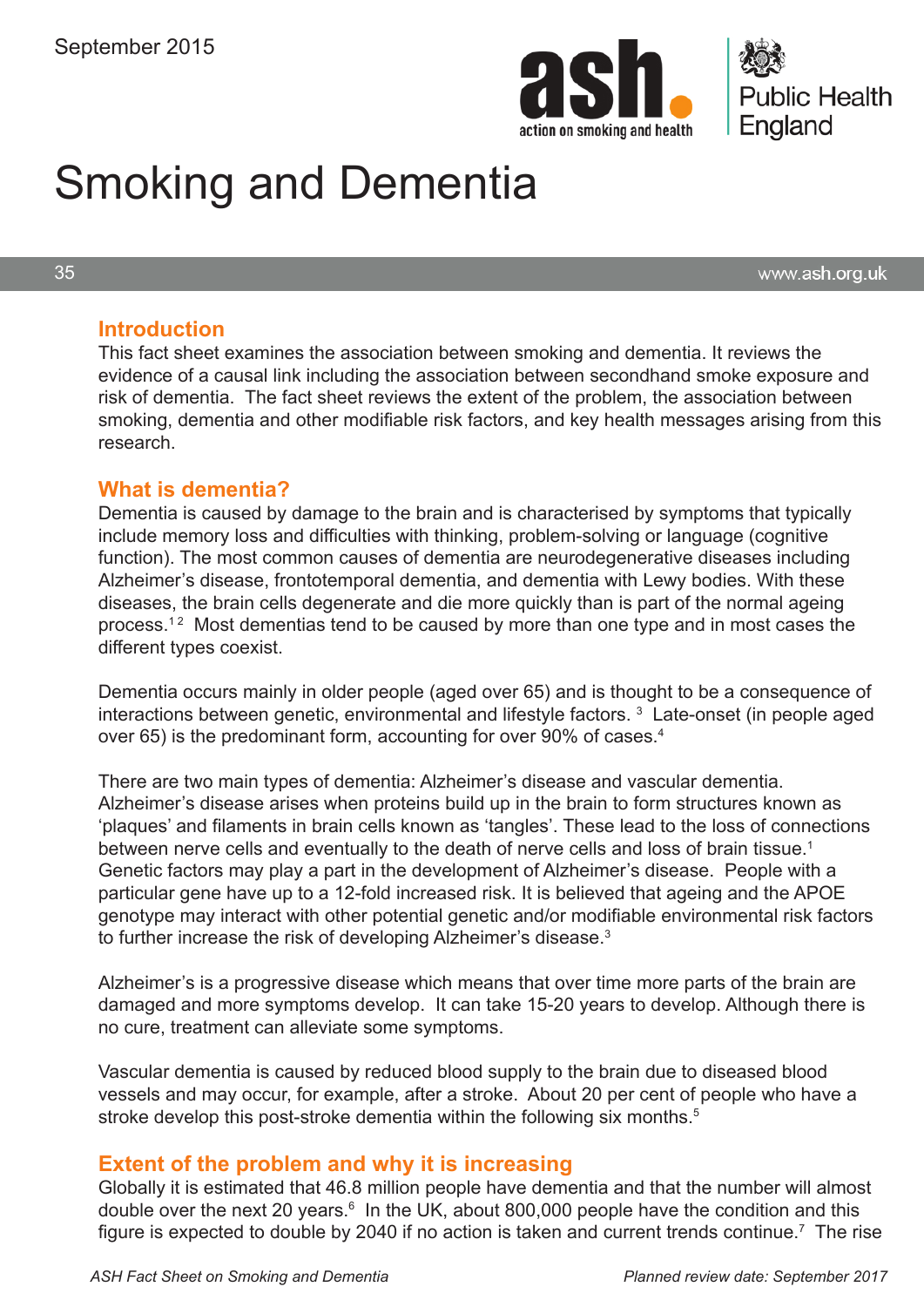in dementia is largely due to an ageing population since advanced age is the biggest single risk factor. As an editorial in The Lancet notes: *"The ageing of populations is poised to become the next global health challenge. During the next 5 years, for the first time in history, people aged*  65 years and older in the world will outnumber children aged younger than 5 years."<sup>8</sup> After the age of 65, a person's risk of developing Alzheimer's disease doubles approximately every 5 years. One in six people over the age of 80 have dementia.<sup>1</sup> However, dementia is not an inevitable part of ageing.

#### **How smoking causes dementia**

There is strong evidence that smoking increases the risk of developing dementia and it does so in several ways.<sup>2</sup> Smoking increases the risk of cardiovascular disease, diabetes and stroke which are also underlying risk factors for dementia. Specifically, smoking increases total plasma homocysteine (an amino acid that synthesizes proteins) and high levels of homocysteine increase the risk of stroke and cognitive impairment. Smoking also accelerates atherosclerosis - the build-up of fatty substances leading to a narrowing of the blood vessels in the heart and brain - that can deprive brain cells of oxygen.<sup>2</sup> Thirdly, smoking can cause oxidative stress, which arises from the body's interaction with oxygen. Oxidative stress is separately implicated as a causal factor in Alzheimer's disease and has an impact on the body's ageing process.<sup>9</sup>

This evidence contradicts the findings of some studies conducted in the early 1990s which had suggested that smoking had a protective effect against dementia, particularly Alzheimer's disease.<sup>10</sup> It was hypothesised that nicotine from cigarettes could compensate for the loss of nicotinic receptors in the brain associated with Alzheimer's disease. However, this theory has now been discredited. It also appears that the theory was perpetuated by the tobacco industry which influenced a number of studies examining smoking and mental health disorders. <sup>11 12</sup> In addition it is possible that selection bias may have affected the out- come of some studies since a higher proportion of smokers die in middle-age.<sup>13</sup>

## **Risk of dementia as a result of smoking**

Overall, research shows that smokers have a 50 per cent greater chance of developing dementia than those who have never smoked.<sup>5</sup> A meta-analysis of studies undertaken in the 1990s and early 2000s found that relative to never smokers, current smokers had a risk ratio of 1.79 for Alzheimer's disease and 1.78 for vascular dementia.14 Another systematic review found slightly lower odds with risks of 1.59 for AD and 1.35 for vascular dementia.<sup>15</sup> A more recent review of 37 studies found that compared to never smokers, current smokers had an increased risk of all-cause dementia of 1.30, for Alzheimer's disease a risk ratio of 1.40 and for vascular dementia a risk of 0.97.16

There is some evidence of a dose-response relationship, suggesting that the more a person smokes, the greater their risk of developing dementia. A large Finnish study found that people who smoke heavily in their midlife years are more than doubling their risk of developing Alzheimer's disease or other forms of dementia two decades later.<sup>17</sup> Similar results were recorded in the Honolulu-Asia Aging study (odds ratio of 2.18 for medium and 2.40 for heavy smoking levels). Curiously there was a lack of association in very high consumption smokers which the authors suggest may be due to a hardy survivor effect.<sup>18</sup> A Chinese study also found that, compared to low consumption smokers, the adjusted risk of Alzheimer's disease was significantly increased among medium to high consumption smokers.<sup>19</sup>

The WHO estimates that 14% of cases of Alzheimer's disease worldwide are potentially attributable to smoking.2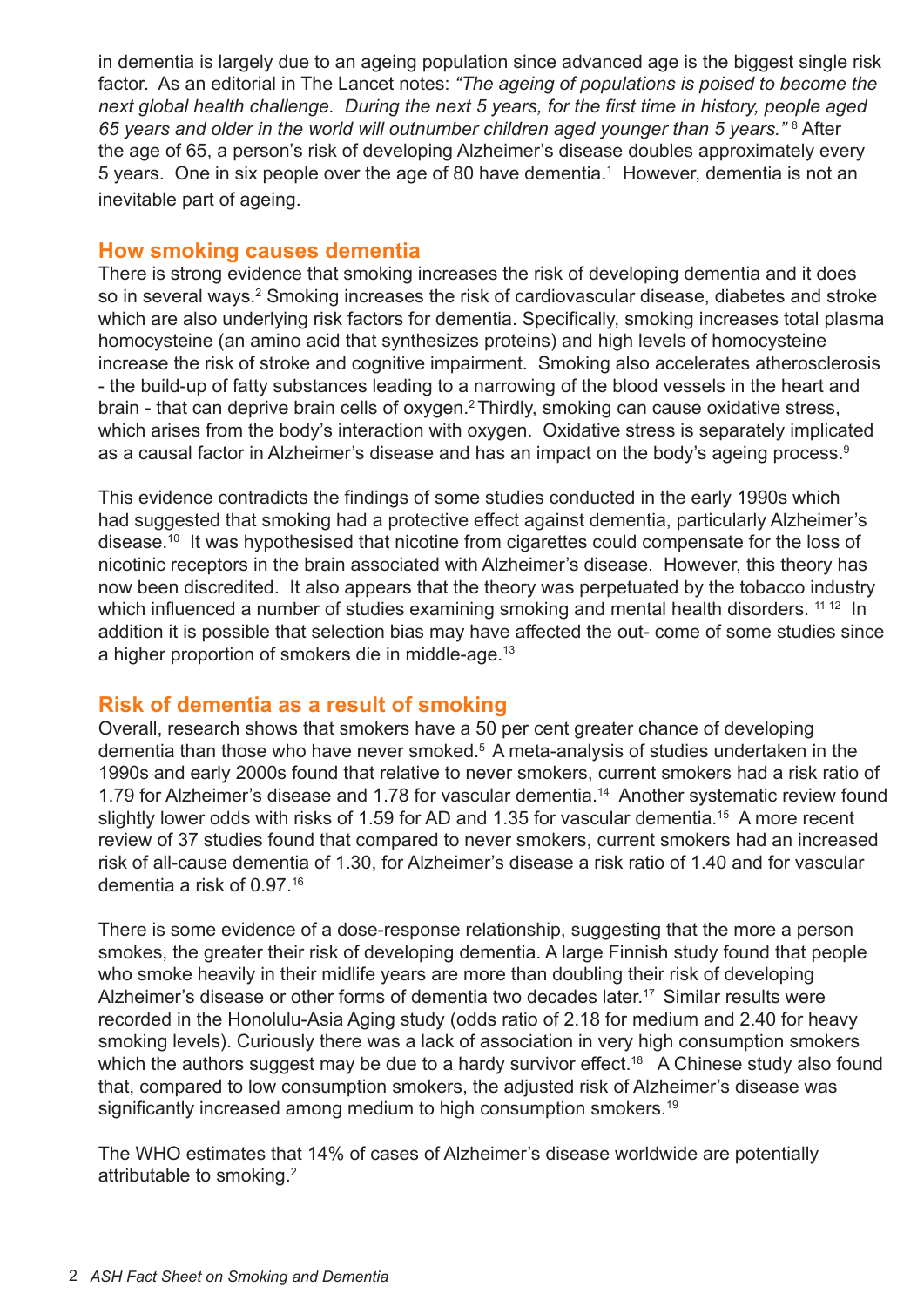## **Secondhand smoke (SHS) and dementia**

The evidence of an association between secondhand smoke (SHS) and dementia is emerging.<sup>20</sup> A review of three cross-sectional studies showed a significant association between SHS and cognitive impairment in older adults with a relative risk of about 1.30 - 1.90.<sup>21</sup> Other studies suggest that there may be a dose-response risk with those exposed to tobacco smoke over many years at increased risk of dementia.<sup>22 23 24 25</sup>

#### **Smoking and dementia medication**

Smoking may reduce the effectiveness of some types of medication commonly prescribed to treat Alzheimer's disease.<sup>26</sup> Stopping smoking is not only likely to improve the effectiveness of the medication but also reduce the amount needed.

## **Smoking, dementia and other modifiable risk factors**

People who adopt a healthy lifestyle are less likely to develop dementia. Regular physical exercise, maintaining a healthy weight, not smoking, eating a balanced diet and only drinking alcohol within NHS lower-risk guidelines all help to minimise the risk of dementia as well as reducing the risk of cancer, circulatory disease and other mental health disorders.<sup>27</sup> As there is no cure for dementia it is essential to identify and raise awareness of these modifiable risk factors in order to reduce the burden of the disease on society. It is estimated that about onethird of all cases of dementia would be prevented if everyone eliminated these risk factors.<sup>27</sup> Using computer modelling, an Australian study estimated that for each 5% fall in smoking prevalence there would be a 2% reduction in dementia risk.<sup>28</sup> NICE guidance recommends that in middle-aged and older people, vascular and other modifiable risk factors for dementia including smoking, should be reviewed and, if appropriate, treated.<sup>29</sup>

## **Benefits of smoking cessation**

Stopping smoking at any age is beneficial and the younger a person quits, the greater the benefits in terms of life gained. Long-term smokers lose on average 10 years of life and the longitudinal study of British doctors spanning 50 years showed that people who stop smoking at age 60, 50, 40, or 30 gain, respectively, about 3, 6, 9, or 10 years of life expectancy. <sup>30</sup> As part of the Whitehall cohort study, compared with never smokers, middle-aged male smokers experienced faster cognitive decline. However, among former smokers who had refrained from smoking for at least 10 years, there were no adverse effects on cognitive decline. 31

Stopping smoking in middle age and keeping other risk factors under control will reduce the risk of onset of dementia and there are also immediate health benefits such as reduced blood pressure, and improved lung function even after a person has been diagnosed with the disease.

There is a perception that people with mental illness are less able or less willing to quit smoking.<sup>32</sup> Evidence suggests that this myth is now being challenged, and health professionals can and do offer stop smoking support to patients with mental health problems who can quit if they are given the appropriate support.<sup>33</sup> Whilst there is little specific evidence of the outcome of smoking cessation amongst people with dementia, a number of studies have demonstrated clear benefits to quitting among people with other mental health disorders.<sup>34 35</sup> The local stop smoking services which offer both behavioural support as well as appropriate pharmacotherapy provide the best way of stopping smoking and remaining smokefree.<sup>36</sup>

People with early stages of dementia who smoke and are reluctant, or find stopping difficult, may benefit from using electronic cigarettes to reduce the harm from smoking. An Australian study examined the effectiveness of e-cigarettes compared with nicotine replacement therapy (NRT) as a means of smoking reduction or cessation in people with mental illness. The study found no statistically significant difference between treatments for cessation, adverse events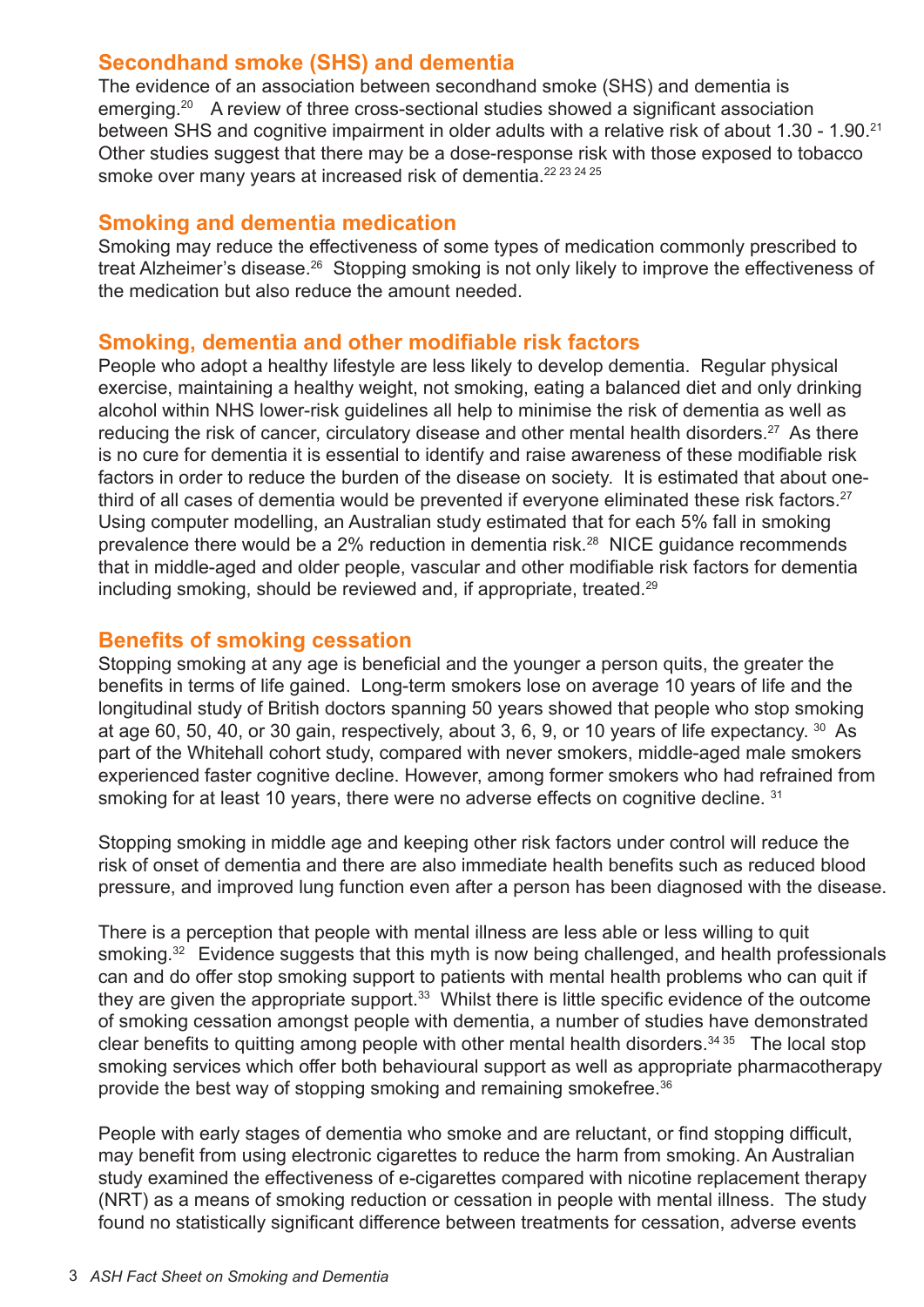or relapse. However, e-cigarette users had higher levels of smoking reduction, treatment compliance and acceptability.<sup>37</sup> The recent Public Health England evidence review of electronic cigarettes showed that electronic cigarette use is significantly less harmful than smoking tobacco.38 Use of e-cigarettes is therefore likely to be a safer alternative to smoking for people with dementia from a health perspective as well as in terms of reduced fire risk.

## **Reduced fire risk**

If people with dementia wish to continue to smoke they should be supported to do so safely. Stopping smoking abruptly may result in withdrawal symptoms and possibly interfere with medication. In order to reduce the risk of fire, it is clearly advantageous to help people with dementia to stop smoking as soon as possible. They may be assisted by the adoption of smokefree policies in residential care homes. (There is some anecdotal evidence that if smoking materials are removed from their immediate environment people with dementia may forget that they ever smoked). Although bedrooms and designated smoking rooms in care homes are exempt from the smokefree workplace law, the providers of sheltered accommodation may choose to make the whole premises smokefree.<sup>39</sup> Provided that this policy is communicated to residents and their relatives, as well as being properly enforced, going smokefree can lead to a safer, more pleasant environment for both staff, residents and visitors.

#### **Recommendations**

Further research is needed on the best ways to help people with dementia to stop smoking or reduce the harm from tobacco use.

Health professionals should be trained to deliver appropriate health advice on smoking cessation and harm reduction.

## **Further Information and resources**

For details of Local Stop Smoking Services see: www.nhs.uk/smokefree/help-and-advice/local-support-services-helplines

[Alzheimer's Society](http://www.alzheimers.org.uk).

National Dementia Helpline 0300 222 11 22

**[ASH Fact sheet: Smoking and mental health](www.ash.org.uk/download/smoking-and-mental-health/)** 

Smoking and mental health. A joint report by the Royal College of Physicians and the Royal College of Psychiatrists. London, RCP, 2013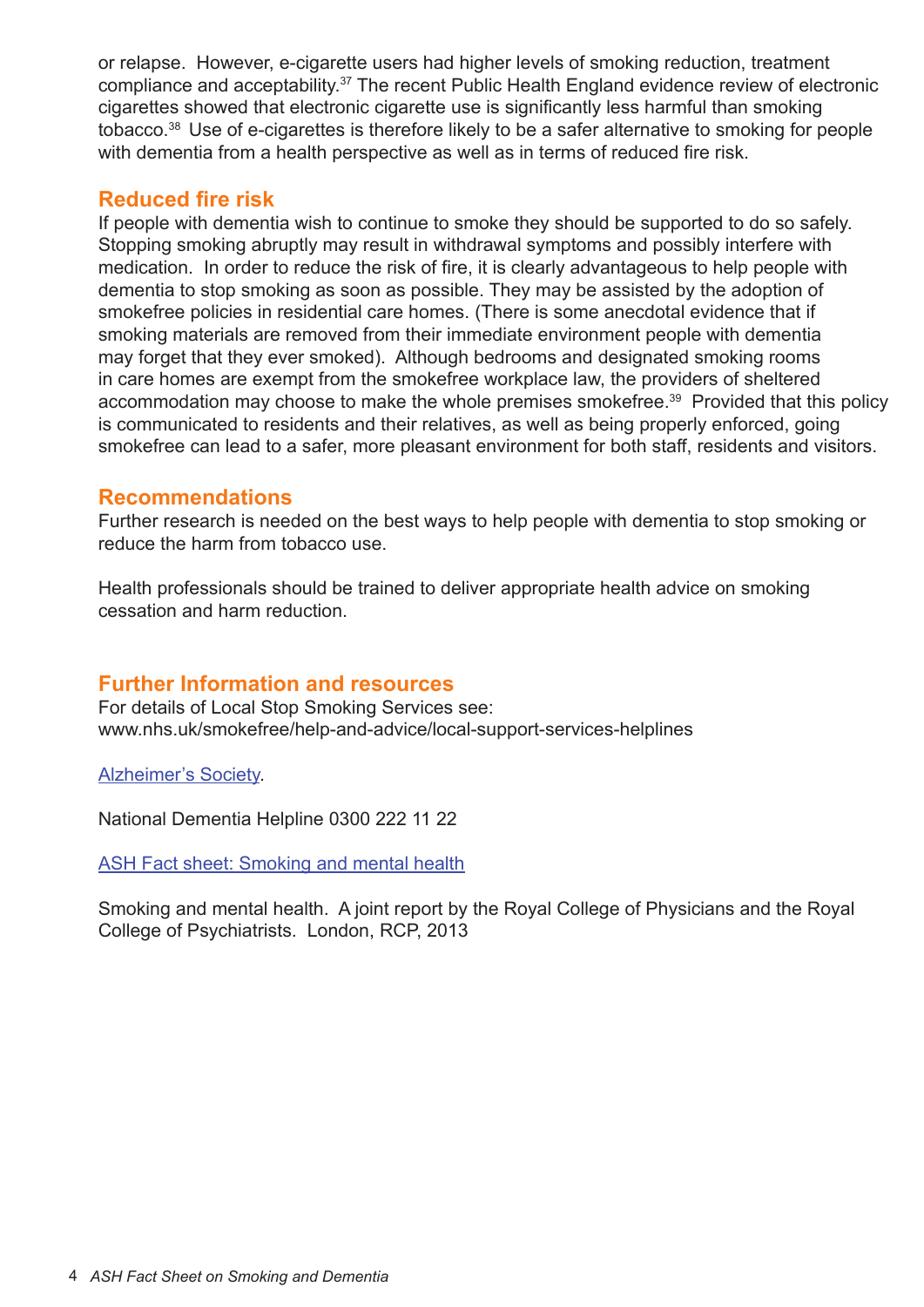## **References**

- 1 [Causes of dementia.](http://www.nhs.uk/conditions/dementia-guide/pages/causes-of-dementia.aspx) NHS Choices.
- 2 [What is Alzheimer's disease? Factsheet 401](http://www.alzheimers.org.uk/site/scripts/documents_info.php?documentID=100). Alzheimer's Society, 2014
- 3 McKenzie J, Bhatti L, Tursan d'Espaignet E. Tobacco use knowledge summaries: Tobacco use & dementia. WHO, 2014.
- 4 Durazzo T et al. Smoking and increased Alzheimer's risk: A review of potential mechanisms. Alzheimer's & Dementia. 2014; 10(3): S122-S145
- 5 [What is vascular dementia? Factsheet 402](http://www.alzheimers.org.uk/site/scripts/documents_info.php?documentID=161). Alzheimer's Society 2014.
- 6 World Alzheimer Report 2015. The Global Impact of Dementia. An analysis of prevalence, incidence, cost and trends. Alzheimer's Disease International 2015
- 7 [Policy paper: 2010-2015 government policy dementia.](https://www.gov.uk/government/publications/2010-to-2015-government-policy-dementia/2010-to-2015-government-policy-dementia) Department of Health, 2015
- 8 Suzman R, Beard J, Boerma T & Chatterji S. Health in an ageing world what do we know? The Lancet 2015; 385: 484-486
- 9 [Antioxidants and oxidative stress](http://www.netdoctor.co.uk/focus/nutrition/facts/oxidative_stress/oxidativestress.htm) Netdoctor
- 10 Duijn C.M et al. Apolipoprotein E genotype and association between smoking and early onset Alzheimer's disease. BMJ 1995; 310: 627-631
- 11 US Dept of Health and Human services. The health consequences of smoking 50 years of progress. A report of the Surgeon General. Atlanta, GA., Office on Smoking and Health, 2014
- 12 Cataldo J, Prochaska JJ & Glantaz SA. Cigarette smoking is a risk factor for Alzheimer's Disease: An analysis controlling for tobacco industry affiliation. Journal of Alzheimer's Disease. 2010; 19(2).
- 13 Hernan MA, Alvarob A, Logroscino G. Cigarette smoking and dementia: Potential selection bias in the elderly. Epidemiology 2008; 19 (3): 448-450
- 14 Anstey K et al. Smoking as a risk factor for dementia and cognitive decline: a metaanalysis of prospective studies. American J Epidemiol 2007; 166(4):367-378
- 15 Peters R et al. Smoking, dementia and cognitive decline in the elderly a systematic review. BMC Geriatrics 2008; 8(36).
- 16 Zhong G et al. Smoking is associated with an increased risk of dementia: A meta-analysis of prospective cohort studies with investigation of potential effect modifiers. PLoS One Published online 12 March 2015 doi: 10.1371/journal.pone.0118333
- 17 Rusanen,M et al. Heavy Smoking in Midlife and Long-term Risk of Alzheimer Disease and Vascular Dementia. Jama Arch Intern Med. 2011; 171(4): 333-339.
- 18 Tyasa SL et al. Mid-life smoking and late-life dementia: the Honolulu-Asia Aging Study. Neurobiology of Aging. 2003; 24(4): 589-596
- 19 Juan D et al. A 2-year follow-up study of cigarette smoking and risk of dementia. European Journal of Neurology 2004; 11(4): 277-282
- 20 Chen R et al. Association between environmental tobacco smoke exposure and dementia syndromes. Occupational & Environmental Medicine 2013; 70(1):63-69
- 21 Chen R et al. Association of passive smoking with cognitive impairment in nonsmoking older adults. A systematic literature review and a new study of Chinese cohort. J Geriatr Psychiatry Neurol 2013; 26 (4) 199-208
- 22 Barnes D et al. Secondhand smoke, vascular disease, and dementia incidence: Findings from the cardiovascular health cognition study. Am J Epidemiol 2010; DOI: 10.1093/aje/ kwp376
- 23 Llewellyn D et al. Exposure to secondhand smoke and cognitive impairment in nonsmokers: national cross sectional study with cotinine measurement. BMJ 2009; 338: b462
- 24 Barrett JR. Dementia and secondhand smoke. Environmental Health Perspectives 2007; 115(8):A401
- 25 Chen R et al. Second-hand smoke and dementia. Epidemiology 2013; 24(4): 623-624
- 26 Connelly, PJ & Prentice NP. Current smoking and response to cholinesterase inhibitor